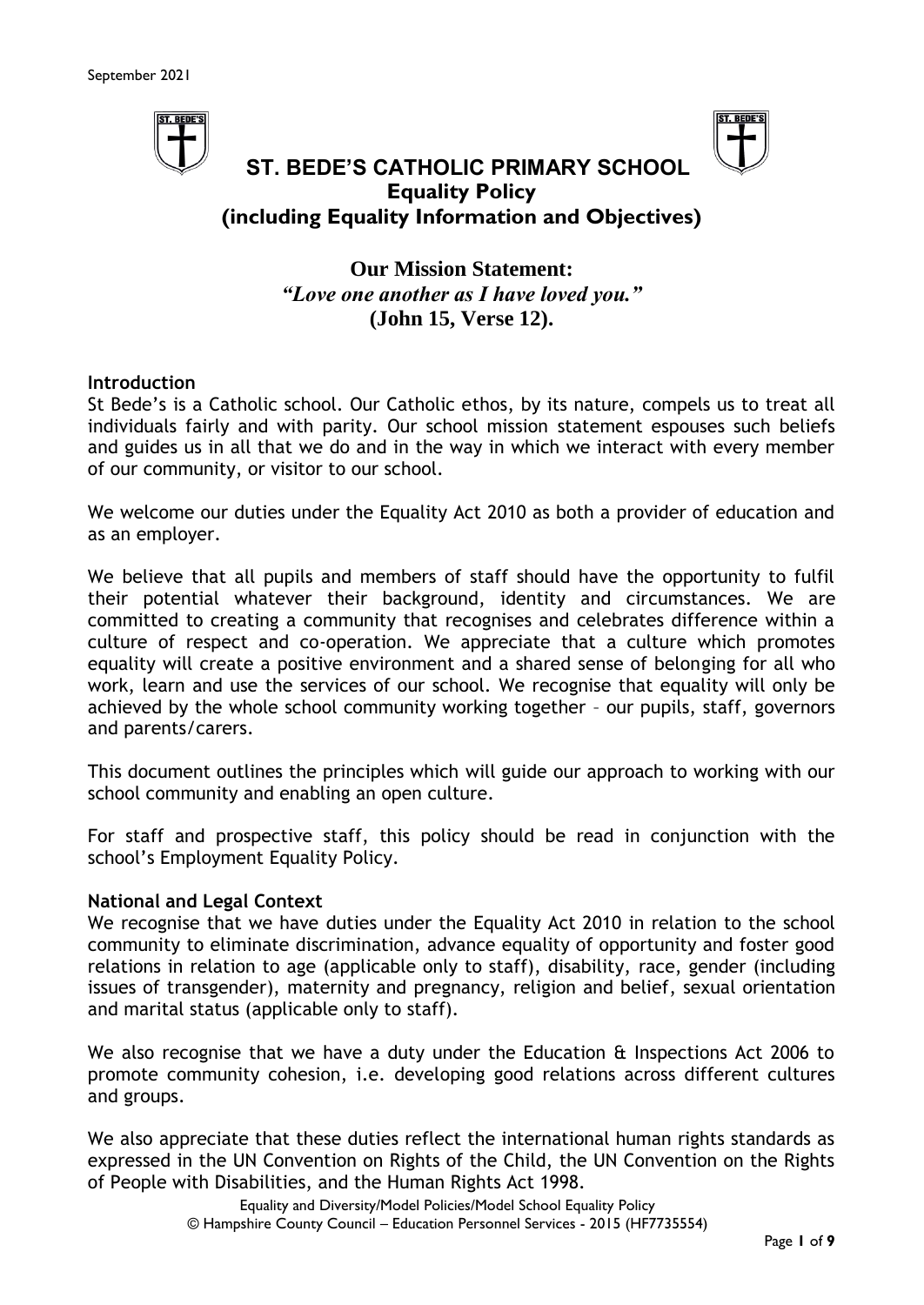## **School Context**

- St Bede's Catholic Primary School caters for boys and girls aged 4-11 years old. There are currently 436 pupils on roll.
- 89% pupils are baptised Catholic. The school is part of the Catholic Diocese of **Portsmouth**
- The school serves a diverse ethnic and cultural population. 33 different first languages are spoken amongst pupils. The largest ethnic group is white British (WB) (36%).
- 38% of teaching staff are non-WB, 27% of TA's are non-WB, 25% SMT are non WB.
- The school sits in an area of Basingstoke that is relatively deprived, although most pupils come from stable family backgrounds and the number who are deprived does not match the locality.

#### **Principles**

To fulfil our legal obligations, we are guided by a number of principles.

#### **1. All pupils, families and staff are of equal value**

We see all pupils, potential pupils, their parents and carers, and staff as of equal value:

- Whether or not they are disabled
- Whatever their ethnicity, culture, national origin or national status
- Whatever their gender
- Whatever their religious and non-religious affiliation or faith background
- Whatever their sexual orientation
- Whatever their marital status
- Whether they are currently pregnant or have recently given birth
- Whatever their age

#### **2. We recognise and respect difference**

We recognise that treating people equally does not necessarily involve treating them all the same. We recognise that our policies, procedures and activities must not discriminate but must take account of diversity and the kinds of barriers and disadvantage that staff, parents/carers or pupils may face in relation to their protected characteristics:

- Disability we understand that reasonable adjustments may need to be made
- Gender we recognise that girls and boys, men and women have different needs
- Religion and belief we acknowledge that reasonable requests in relation to religious observance and practice may need to be made and complied with
- Ethnicity and race we appreciate that all have different experiences as a result of our ethnic and racial backgrounds

Equality and Diversity/Model Policies/Model School Equality Policy © Hampshire County Council – Education Personnel Services - 2015 (HF7735554)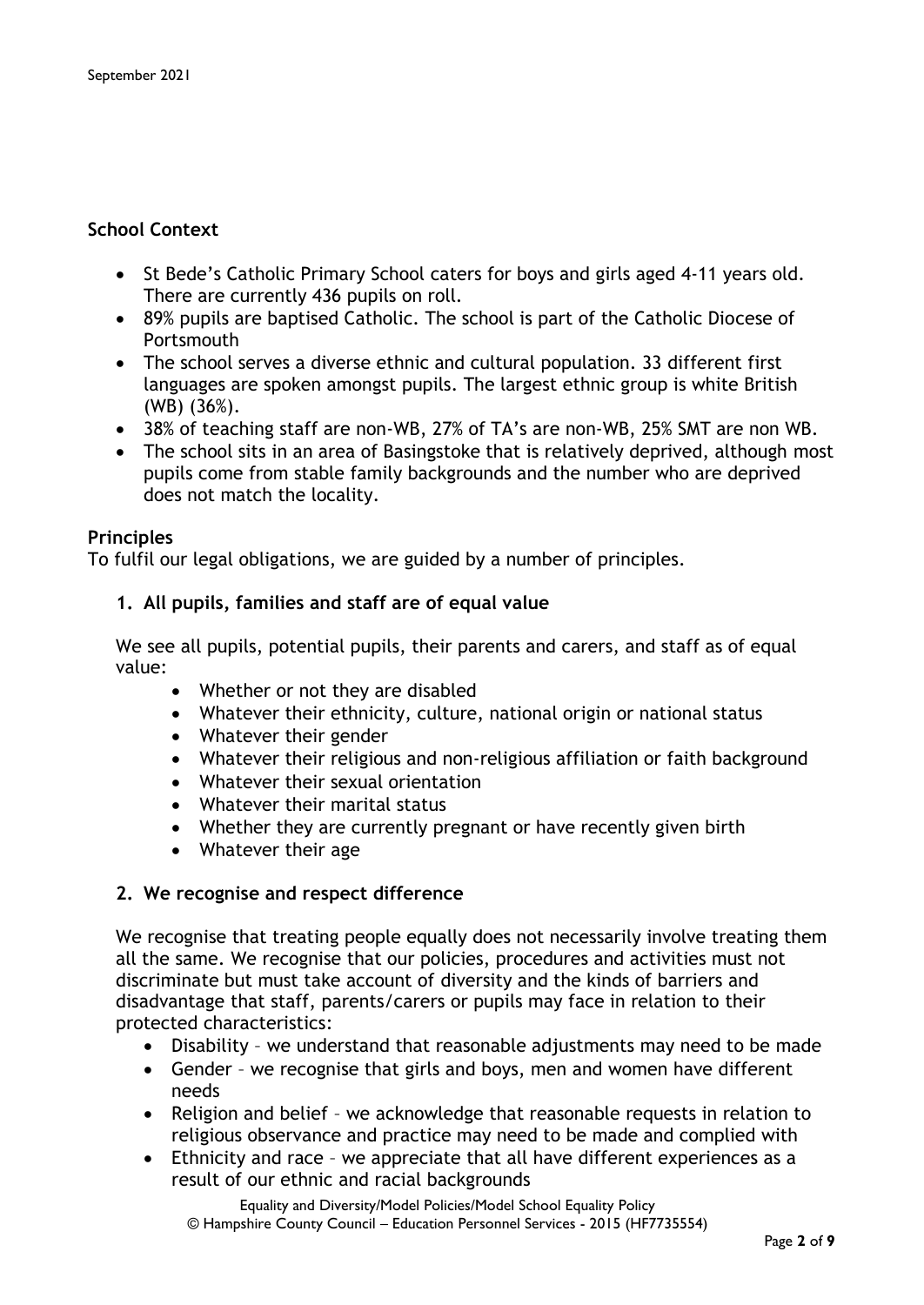- Age we value the diversity in age of staff, parents and carers
- Sexual orientation we recognise that individuals should not experience disadvantage as a result of their sexual orientation
- Marital status we understand that our staff, parents and carers may make their own personal choices in respect of personal relationships
- Pregnancy and maternity we believe that our staff, parents and carers should not experience any unfair disadvantage as a result of pregnancy or having recently given birth

#### **3. We foster positive attitudes and relationships, and a shared sense of cohesion and belonging**

We intend that our policies, procedures and activities should promote:

- positive attitudes and interaction between groups and communities different from each other
- an absence of harassment, victimisation and discrimination in relation to any protected characteristics

### **4. We observe good equalities practice in relation to staff**

We ensure that our policies and practices for all staff and potential staff throughout the employment lifecycle, i.e. from recruitment through to the cessation of employment and beyond, are applied fairly and consistently across all groups with full respect for legal rights, taking into account aspects applicable to particular groups (e.g. duty to make reasonable adjustments for disabled staff).

#### **5. We aim to reduce and remove inequalities and barriers that already exist**

We intend that our policies, procedures and activities avoid or minimise any possible negative impacts and we aim to reduce inequalities that exist between groups and communities different from each other.

#### **6. We consult and involve to ensure views are heard**

In our development of policies, we engage with groups and individuals, including pupils who are affected by a policy or activity to ensure that their views are taken into account. For policies and activities affecting pupils, we will take account of views expressed at school council; for parents, through parent governor representation and for staff, through staff governor representation. Where necessary, we will consult more widely with specific groups.

#### **7. We aim to foster greater community cohesion**

We intend that our policies, activities and curriculum offer foster greater social cohesion and provide for an equal opportunity to participate in public life irrespective of the protected characteristics of individuals and groups.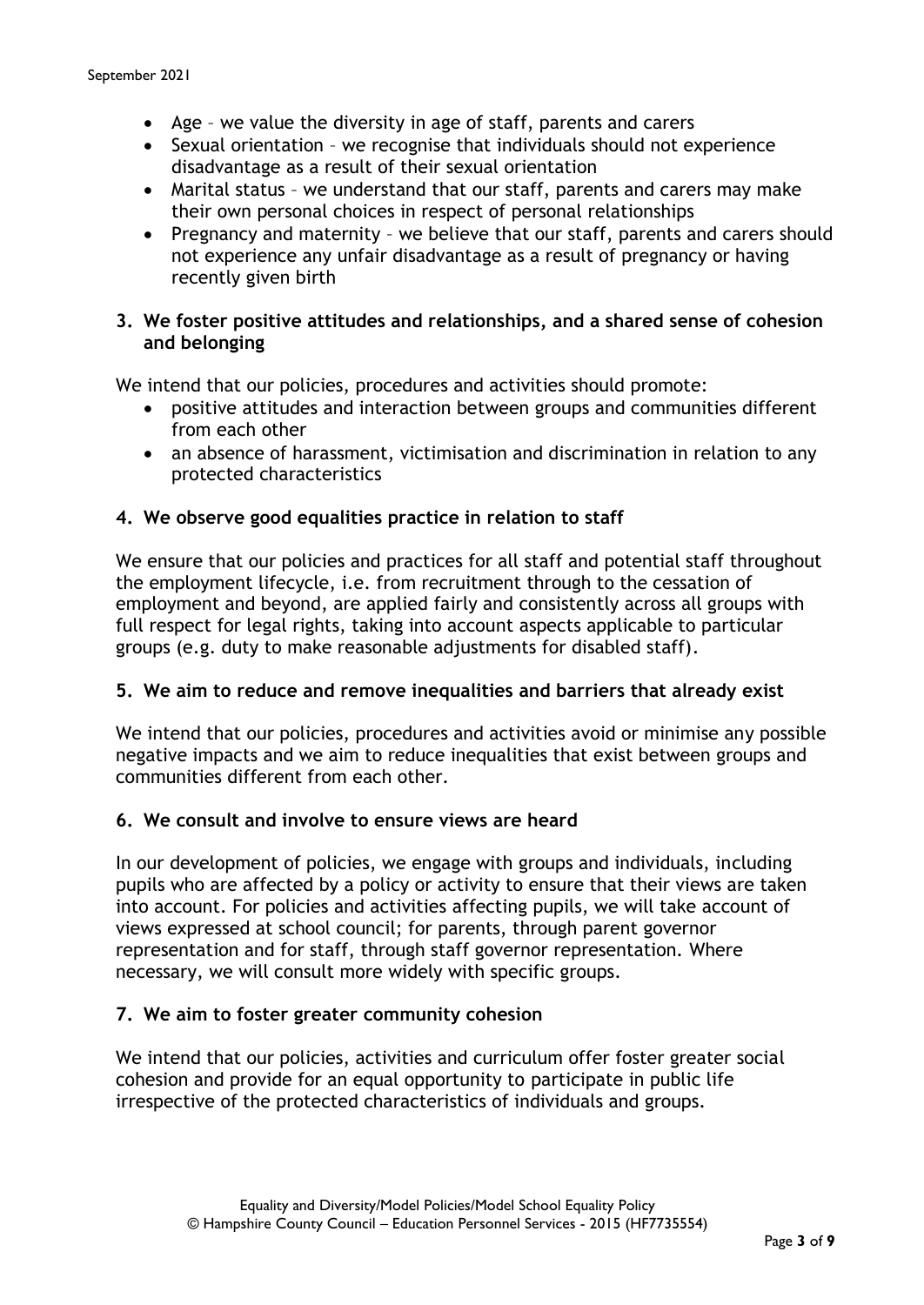### **8. We base our practices on sound evidence**

We maintain and publish information annually to show our compliance with the public sector equality duty, set out under section 149 of the Equality Act 2010. Our current equality information can be found in Appendix A to this policy statement.

#### **9. We set ourselves specific and measurable equality objectives**

We develop and publish specific and measurable objectives every four years based on the evidence that we have gathered (principle 8) and the engagement we have been involved in (principle 7).

The objectives can be found in Appendix B to this policy statement and take into account both national, county and school level priorities.

We will set ourselves new objectives every four years, but keep them under review and report annually on progress towards achieving them.

#### **Application of the principles within this policy statement:**

The principles outlined in the policy statement will be applied and reflected in:

- The delivery of the school curriculum
- The teaching and learning within the school
- Our practice in relation to pupil progress, attainment and achievement
- Our teaching styles and strategies
- Our policies and practice in relation to admissions and attendance
- Our policies and practice in relation to staff
- Our care, guidance and support to pupils, their families and staff
- Our policies and practice in relation to pupil behaviour, discipline and exclusions
- Our partnership working with parents and carers
- Our contact with the wider school community

#### **Addressing prejudice and prejudice-related bullying**

The school is opposed to all forms of prejudice including, but not limited to prejudice related to protected characteristics. We will ensure that prejudice-related incidents in relation to staff and pupils are recorded and dealt with appropriately.

#### **Roles and responsibilities**

The governing body is responsible for ensuring that the school complies with legislation, and that this policy and its related procedures and action plans are implemented and that arrangements are in place to deal with any concerns or unlawful action that arises.

The headteacher is responsible for implementation of this policy, ensuring that all staff are aware of their responsibilities and given appropriate training and support and for taking appropriate action in any cases of unlawful discrimination, harassment or victimisation.

All staff are expected to work in accordance with the principles outlined in this policy to: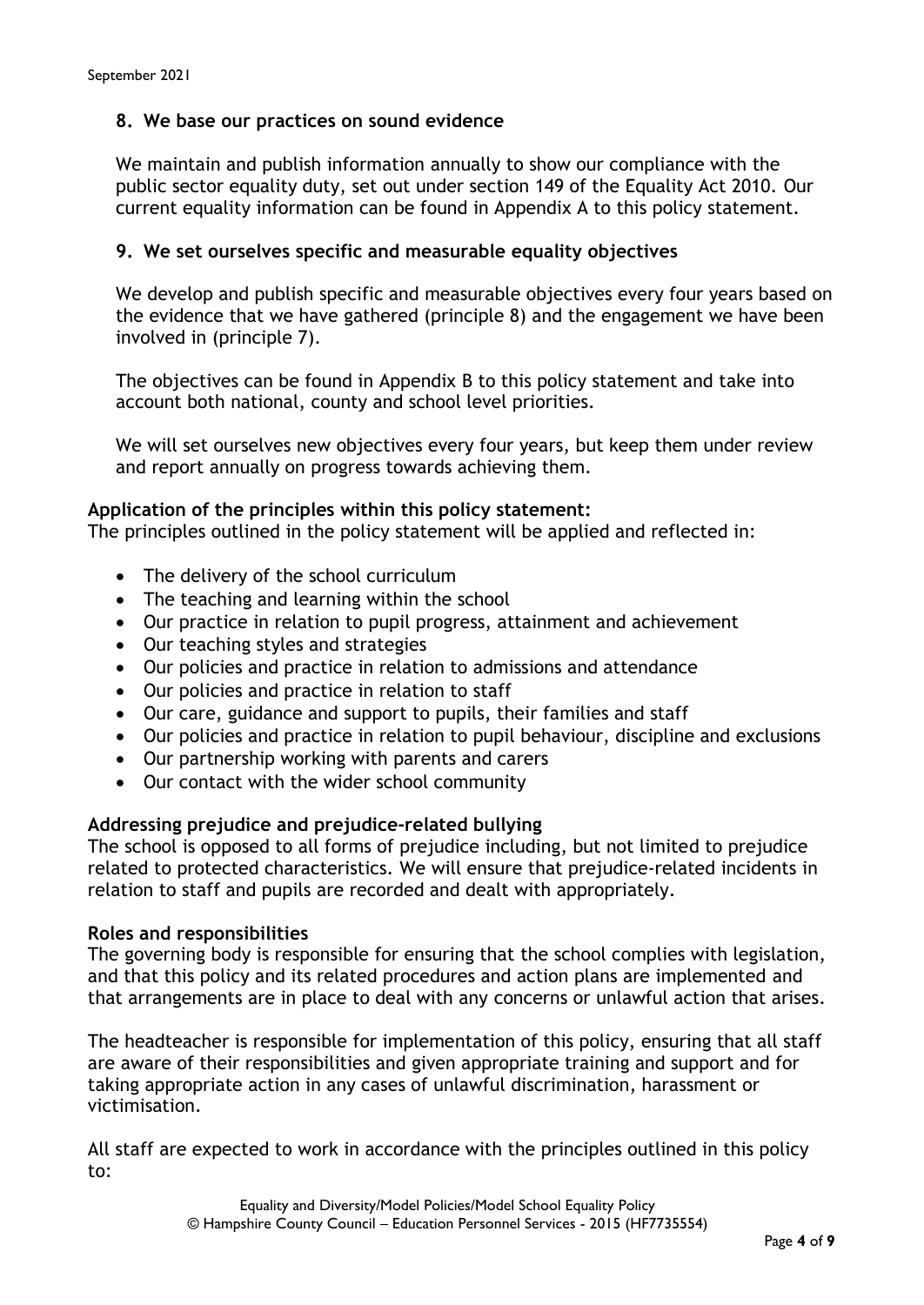- promote an inclusive and collaborative ethos in their practice
- deal with any prejudice-related incidents that may occur
- plan and deliver curricula and lessons
- support pupils in their class who have additional needs

**Date approved by the Governing Body: Autumn 2021**

**Date for policy review: Autumn 2025**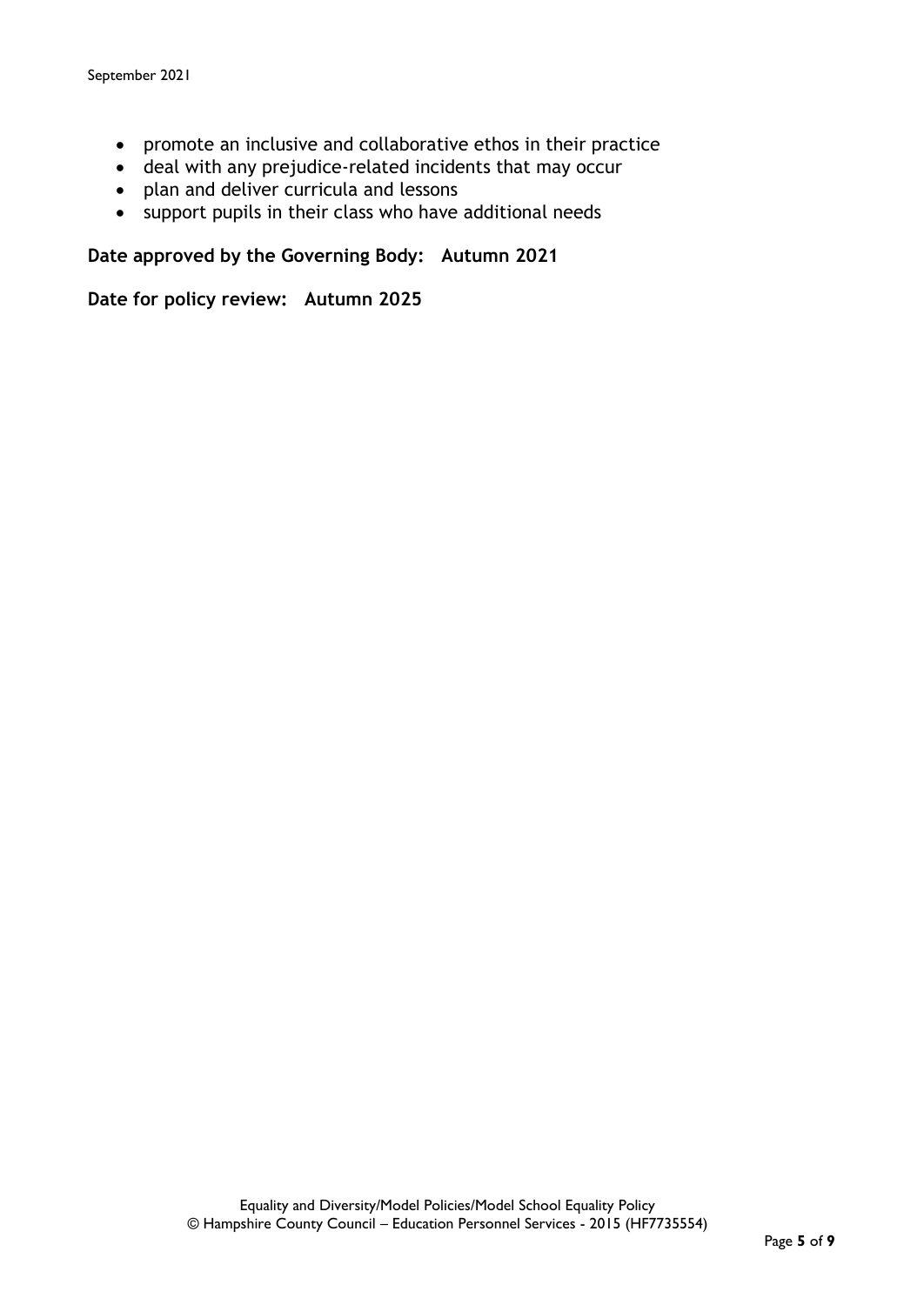# **Equalities Information Appendix A**

We recognise that the public sector equality duty has three aims, to:

- eliminate unlawful discrimination, harassment and victimisation and other conduct under the Act
- advance equality of opportunity between people who share a protected characteristic and those who do not
- foster good relations between people who share a protected characteristic and those who do not

We have considered how well we currently achieve these aims with regard to the protected groups under the Equality Act (race, disability, gender, gender re-assignment, age, pregnancy and maternity, marital status, sexual orientation, religion and belief and sexual orientation).

We will also involve staff, pupils, parents and others in the following ways, for example:

- parent questionnaires
- involvement of the student council
- staff survey
- contact with parents representing pupils with particular protected characteristics
- contact with the local community and disability organisations

#### **Pupil-related data**

The following data has been accessed from RAISE on-line and other sources including:

- attainment levels
- pupil progress
- attendance levels
- exclusions, sanctions and rewards
- rates of bullying/harassment/behaviour related incidents
- take up rates of extracurricular activities/after school clubs etc.
- participation in the student council
- choice of option subjects
- results of parental satisfaction surveys and complaints monitoring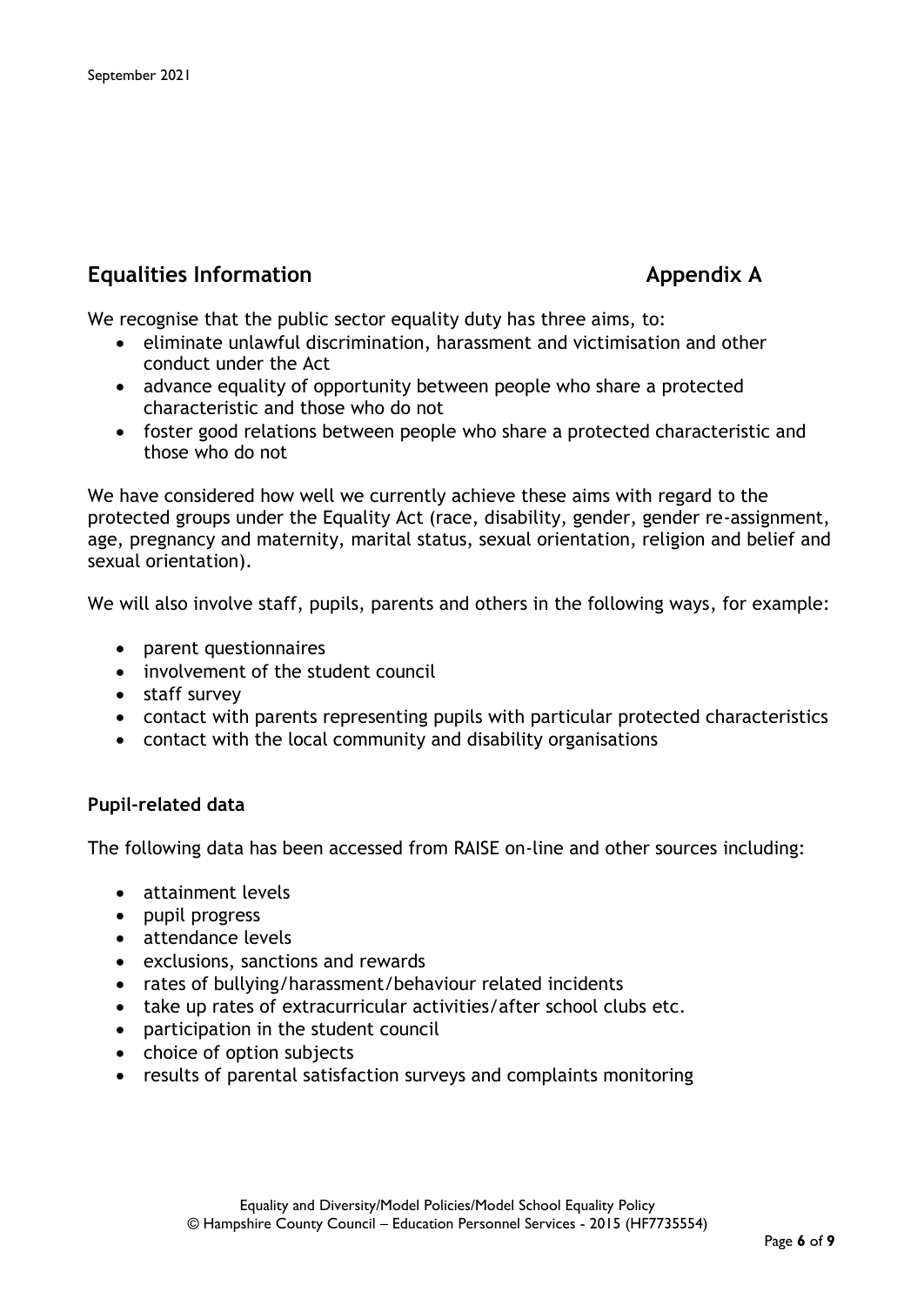#### **Pupil; Related data**

Statistics from RAISE (2016) online (National data) are summarised below.

|                            | <b>School</b> | National (2017) |  |
|----------------------------|---------------|-----------------|--|
| Number on roll             | 428           | 275             |  |
| % of Girls                 | 52.6%         | 49.0            |  |
| % known to be eligible for |               | 25.2            |  |
| <b>Free School Meals</b>   | 4.2%          |                 |  |
| % of pupils from minority  |               | 31.6            |  |
| ethnic groups              | 61%           |                 |  |
| % of pupils first language |               | 20.1            |  |
| not / believed not to be   |               |                 |  |
| <b>English</b>             | 43.2%         |                 |  |
| % of pupils with SEN       | 4.4%          | 12 <sub>1</sub> |  |

#### **Staff data**

St Bede's Catholic Primary School has less than 150 staff the Governing Body is not required to publish information in relation to their staff.

#### **Date of publication of this appendix: Autumn 2021**

#### **Date for review and re-publication: Autumn 2025**

The Equality Act 2010 (Specific Duties) Regulations 2011 require Governing Bodies to publish equality information on an annual basis.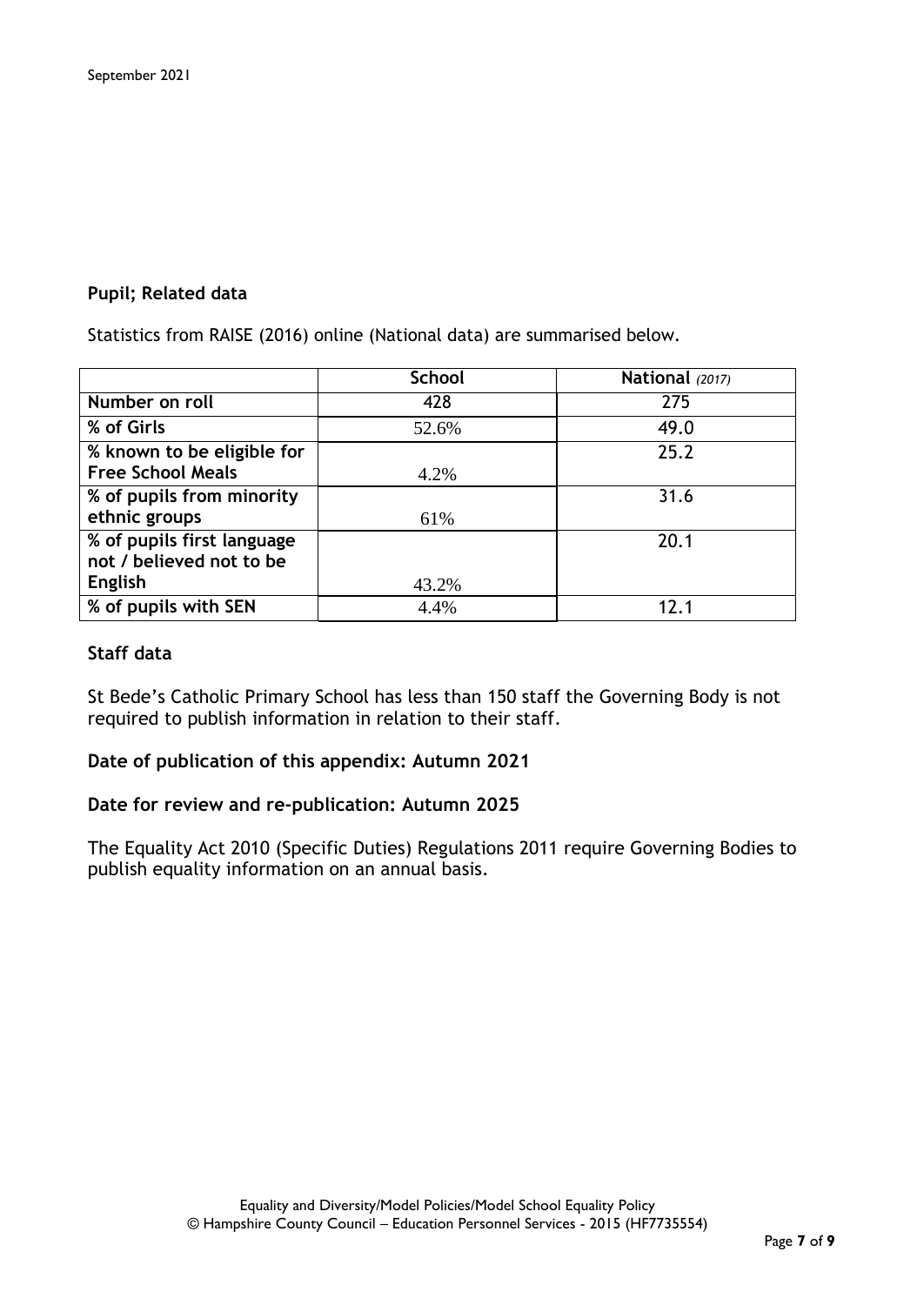## **Equality Objectives Appendix B**

## Having referred to and analysed our equality information, we have set ourselves the following objective(s):

| Area                                                                                                                                                                                                                      | Actions to be taken                                                                                                                                                                                                                                                                                                                                    | Success Criteria                                                                                                                                                                             | Lead<br>responsibility<br>/monitoring | Timescale                                              |
|---------------------------------------------------------------------------------------------------------------------------------------------------------------------------------------------------------------------------|--------------------------------------------------------------------------------------------------------------------------------------------------------------------------------------------------------------------------------------------------------------------------------------------------------------------------------------------------------|----------------------------------------------------------------------------------------------------------------------------------------------------------------------------------------------|---------------------------------------|--------------------------------------------------------|
| Objective 1:<br>Carry out<br>actions to<br>determine<br>how BAME<br>groups<br>perceive the<br>school and<br>how all in<br>the<br>community<br>can<br>appreciate<br>the<br>perspectives<br>of others<br>around<br>equality | To hold an INSET day for<br>staff to come together to<br>discuss own<br>experiences/opinions etc<br>of BAME related issues in<br>order to further<br>understand the<br>perspectives of others and<br>identify development<br>areas.<br>To survey the pupils, staff<br>and parents to determine<br>their perceptions of<br>inclusion within the school. | Staff will report that<br>they have a greater<br>understanding of the<br>issues, needs and<br>opinions of those<br>whose ethnic or<br>cultural background<br>is different from<br>their own. | Head                                  | 2021-2022<br>Then review<br>to determine<br>next steps |
| Objective 2:<br>Ensure that<br>the school<br>curriculum<br>positively<br>reflects,<br>celebrates<br>and appeals<br>to the range<br>of pupils<br>from<br>differing<br>ethnic<br>backgrounds                                | To continue to review and<br>develop the school<br>curriculum to ensure that<br>there is scope to teach<br>issues and subjects which<br>reflect the varying<br>heritages and backgrounds,<br>of a range of pupil groups.                                                                                                                               | The curriculum will<br>be deliver on a<br>range of subjects<br>and issues that<br>reflect, celebrate<br>and appeal to the<br>range of pupils from<br>differing ethnic<br>backgrounds         | Head/Deputy<br>/Ks1 leader            | 2021-23                                                |

Equality and Diversity/Model Policies/Model School Equality Policy

© Hampshire County Council – Education Personnel Services - 2015 (HF7735554)